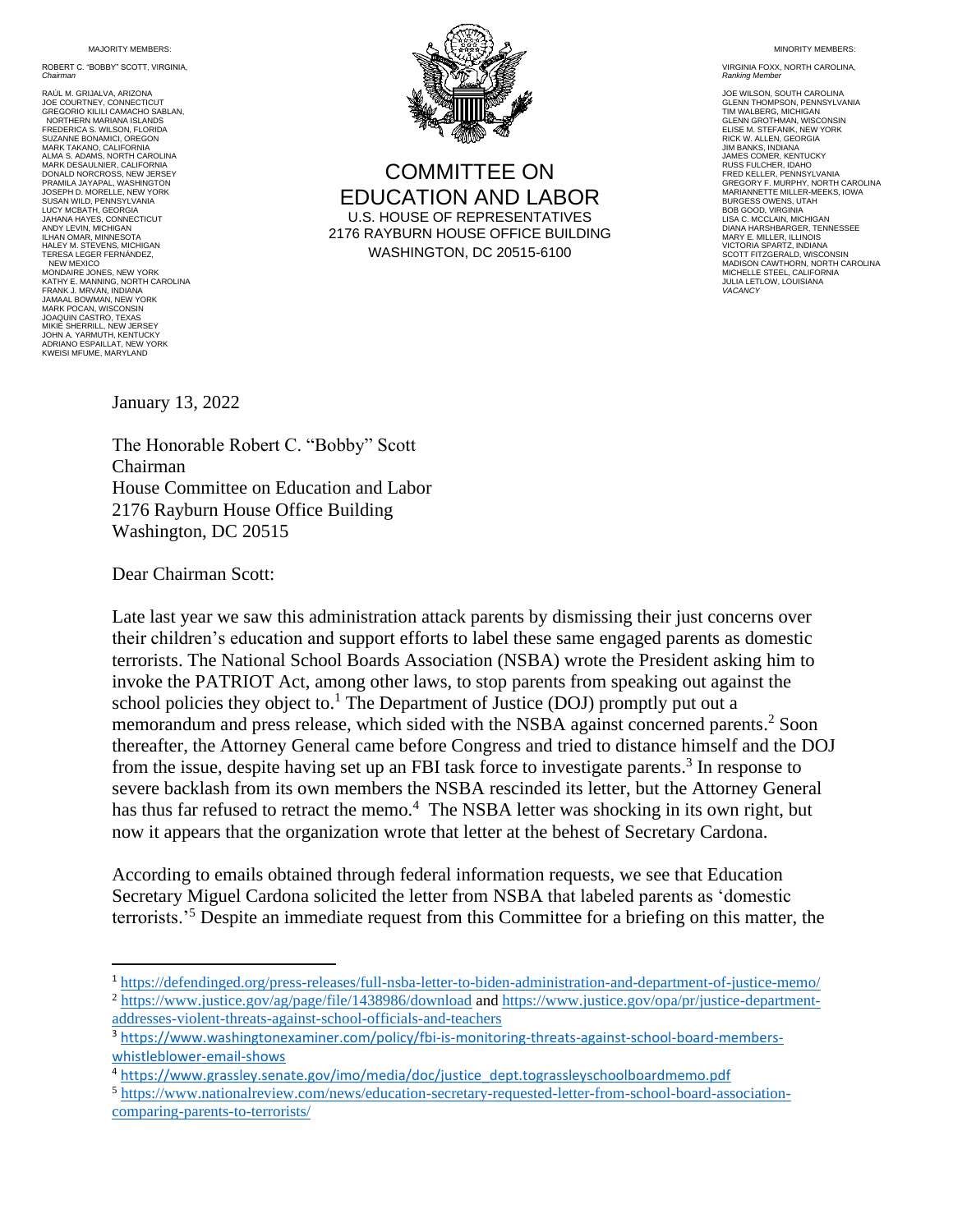Department of Education has been silent on this despicable action.<sup>6</sup> Once again, the Department of Education is ignoring legitimate oversight requests and general requests for information, and is instead hiding its agenda from the American people.

It is abundantly clear that Secretary Cardona must answer to the Education and Labor Committee and the American people. That is why I'm writing to ask that you call Secretary Cardona before this Committee to testify in person regarding his actions weaponizing federal law enforcement power against parents. No law-abiding parent should be treated like a criminal or intimidated into silence. There is no higher priority for this Committee than protecting parents' rights when it comes to their children's education. It appears Secretary Cardona is soliciting help from the education establishment to stifle parents' ability to engage with their elected officials, and we need to know what other actions he has taken to support his union and partisan allies over parents.

Sincerely,

Virginia Foxs

Virginia Foxx Joe Wilson

 $200 - 1$ 

Glenn "GT" Thompson Tim Walberg Member of Congress Member of Congress

Glem Swithman

Glenn Grothman Elise M. Stefanik Member of Congress Member of Congress

 $74110$ 

Rick W. Allen **J**im Banks Member of Congress Member of Congress

JogWilson

Ranking Member Member Member of Congress

Similialberg

Elin M. Stefant

m Bank

<sup>6</sup> [https://republicans-edlabor.house.gov/uploadedfiles/doj\\_ed\\_parent\\_engagement\\_final.pdf](https://republicans-edlabor.house.gov/uploadedfiles/doj_ed_parent_engagement_final.pdf)